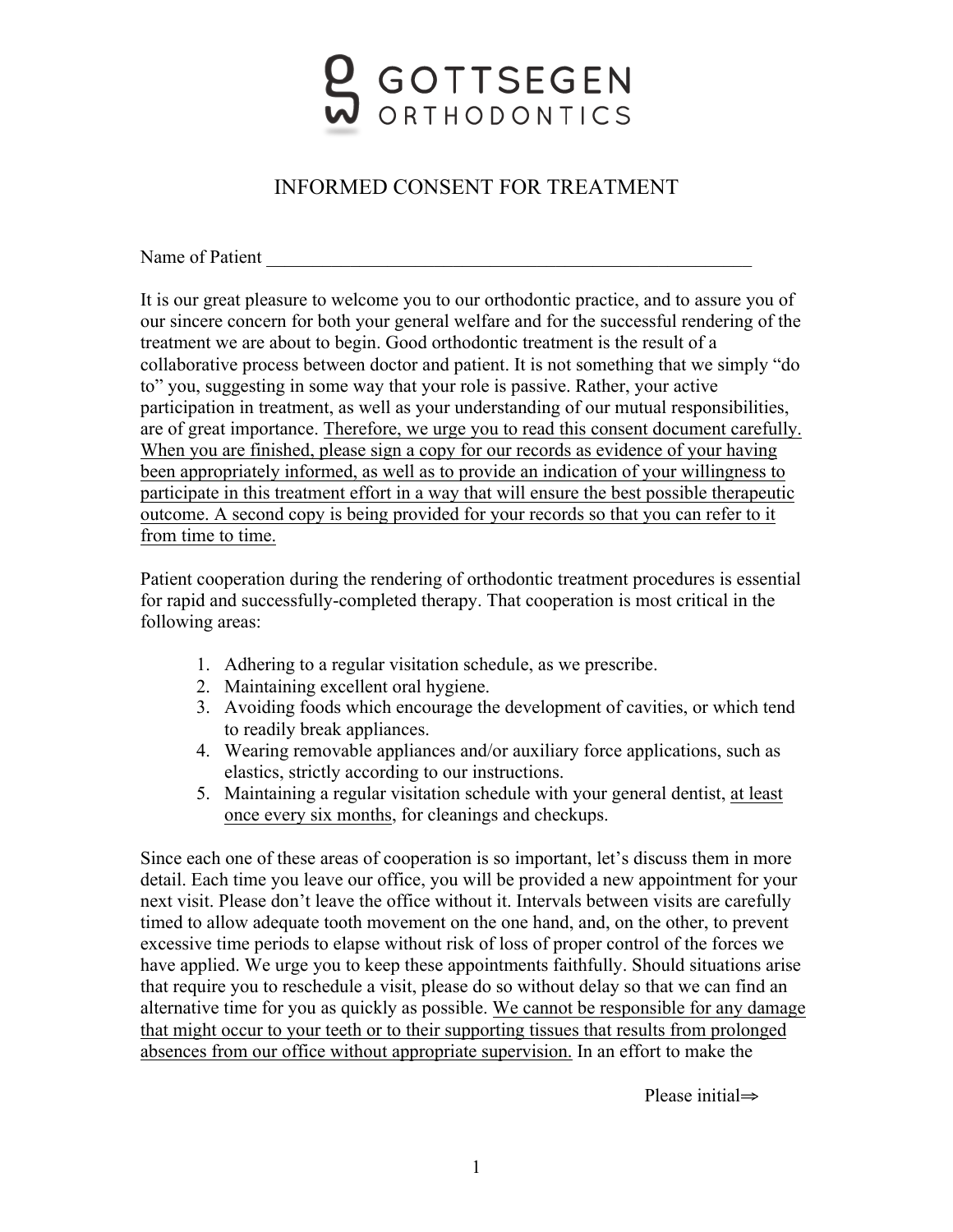scheduling process as convenient as possible for you, we see patients from 8 A.M. until 5 P.M., hoping, in so doing, to make ourselves more available for school age children and working adults. Please understand, however, that the volume of patients that we are privileged to treat makes it impossible for us to see every individual for every appointment outside of normal school or work hours. Some flexibility on both sides is clearly required in the scheduling process. On those occasions when a school-time visit cannot be avoided, an appropriate excuse sheet for school officials will be provided upon request. Inevitably, during the school year, the hours between 8 A.M. and 9 A.M., and then again between 2 P.M. and 5 P.M., are the most heavily booked on our schedule. This is purely a consequence of our sincere effort to accommodate your scheduling needs, so please be understanding if any waiting upon your arrival at the office is required during those hours before we can seat you in the treatment area.

Orthodontic treatment can do wonders for your teeth to improve the attractiveness of your smile and to protect you from a variety of future dental health problems. However, braces do trap food particles during eating, which, if not properly brushed away, can, and often do, cause either cavities or "scarring" of the teeth through decalcification of the enamel. This cannot and will not happen to clean teeth! Please brush thoroughly after meals, and please make use of the fluoride gel that we provide to further protect against unnecessary damage.

Certain foods, especially those with high sugar content, or those which are unusually sticky, such as taffy and bubble gum, are to be strictly avoided. Please also refrain from biting onto hard objects which might bend or dislodge your appliances. Ice, as well as pens and pencils, are particularly common "culprits" in this regard. Finally, please do not attempt to "adjust" your appliances with your fingers. The appliances are more delicate than you might think, and they simply cannot work as we have planned for them to if they become broken or distorted.

If it were possible for us to retain control of all orthodontic forces that must be utilized to bring about a successful treatment result, we would do so. This is not the case, and we, like all orthodontists, must often rely on our patients to carefully follow our instructions regarding the use of removable appliances such as Invisalign and retainers as well as added forces in the form of elastics, headgear, etc. Please follow our instructions faithfully, remembering that teeth move fastest not in response to forces of great magnitude, but in response to forces that are continuously applied.

Your teeth can and must be cleaned professionally during orthodontic treatment, and they also can and must be periodically checked for cavities or for any of the other dental problems which might arise in the course of one's life, irrespective of the reality of ongoing orthodontic therapy. We will always point out any such problems that we notice or come to our attention, but our primary focus will always be on the progress of your orthodontic treatment and not on looking for routine dental problems. Your continuing overall dental health remains the responsibility of your general dentist, and maintaining a

Please initial⇒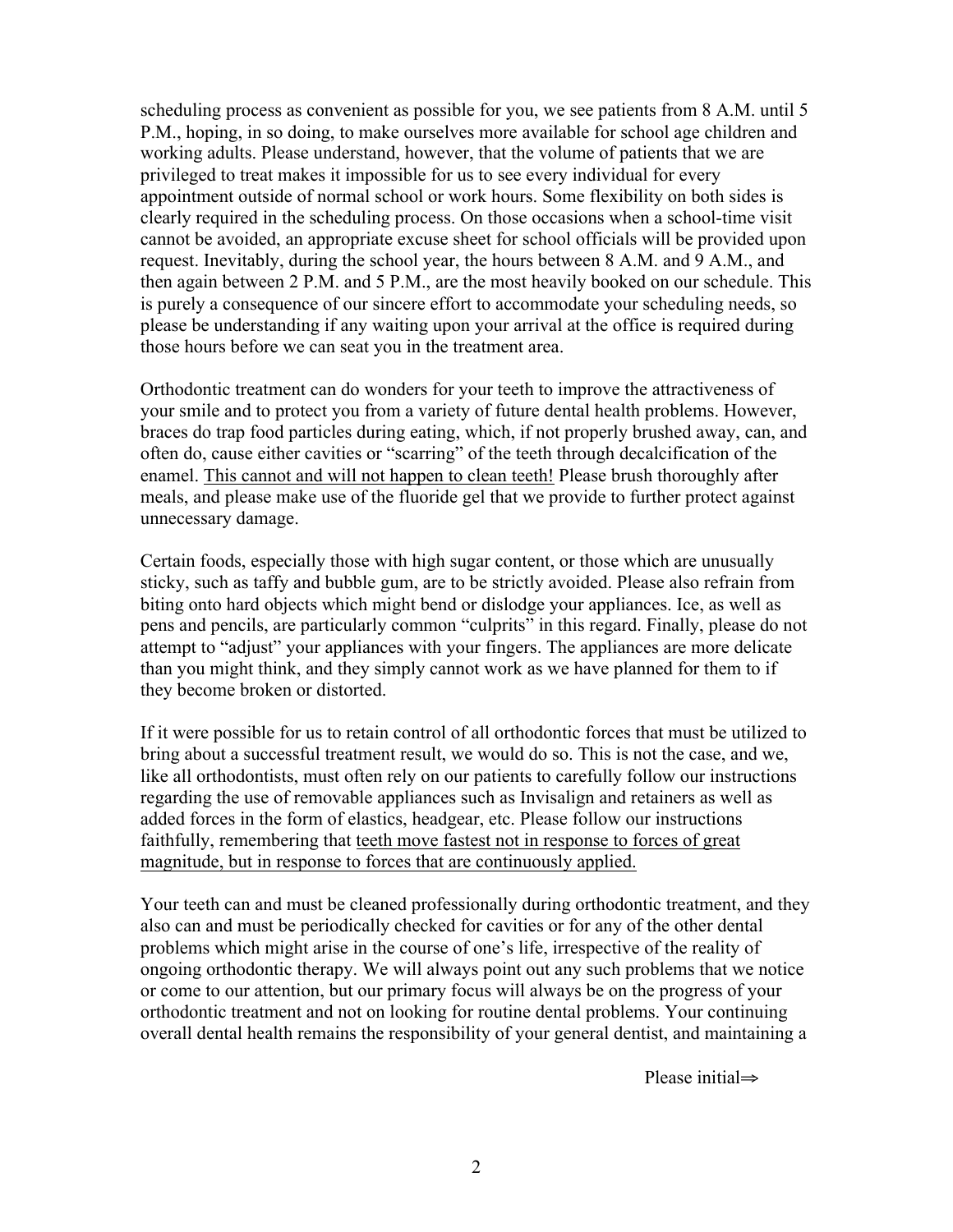regular visitation schedule with that practitioner is of paramount importance. In some instances, we may ask that such a regimen be increased in frequency, but, at a minimum, one cleaning and checkup every six months during the course of active orthodontic treatment is mandatory.

Although the risks associated with orthodontic treatment are usually not of great magnitude, risks do exist, and you should be familiar with them before you give your consent for treatment to begin. We have already alluded to the very preventable risks of decay and decalcification of the teeth. They represent, by far, the most commonly observed threat, and that is why we will be relentless in "pushing" you to maintain excellent oral hygiene. Occasionally, for reasons that are not well understood, the roots of some teeth will shorten somewhat on certain patients during the course of routine orthodontic treatment, while the same techniques and force levels will cause no such root resorption on others. Lastly, on occasion, especially on patients who exhibit a predisposition for periodontal disease, some loss of bone support can occur during toothmoving procedures. We, and your general dentist, will be monitoring for all of these possibilities which, if detected early enough, are rarely very consequential. Please understand, however, that any of the multitude of dental health problems that may crop up in the normal course of one's life can evidence themselves during orthodontic treatment, and that is precisely why it is so important that you see your dentist regularly during these procedures. If you don't have a general dentist, please ask us to refer you to one, as we know several highly competent ones in all parts of this metropolitan area.

With respect to billing for our services, our normal practice is to make one fee at the outset of treatment, either for the entire treatment plan, or, if therapy is planned in separate phases, for one full phase at a time. Then, for your convenience, we offer a variety of payment plans, including a discounted fee for full payment in advance. For most patients, a choice will be made to spread payment out on a monthly plan mutually agreed upon before treatment begins. Please note that in this regard, since we are not charging on a by-the-visit or by-the-appliance basis, this extended payment plan merely represents a convenient method of discharging the entire obligation over time. Payments do not correspond to any particular visit or visits, nor do they correspond to the total duration of active treatment. Treatment may extend beyond the time that your account is paid out, or may conclude before the account is fully paid out. Even in those cases, treatment has almost always not truly concluded because of our continuing obligation to provide appropriate supervision during the retention stage of therapy. With all of this in mind, the fee for the current treatment plan that we have discussed with you will be \$\_\_\_\_\_\_\_\_\_\_\_\_\_\_. That amount, as we agreed, is payable with an initial sum of \$\_\_\_\_\_\_\_\_\_\_\_\_\_\_ on the day treatment begins, with equal monthly remittances of \$\_\_\_\_\_\_\_\_\_\_\_\_\_\_ each to follow until the entire fee is paid. The first set of posttreatment retainers, if required, will be provided as part of this fee, and no additional

charges will be imposed unless problems with your cooperation drastically lengthen the normal duration of treatment, or unless it is necessary to replace any lost or broken appliances, such as aligners, retainers, etc.

Please initial⇒